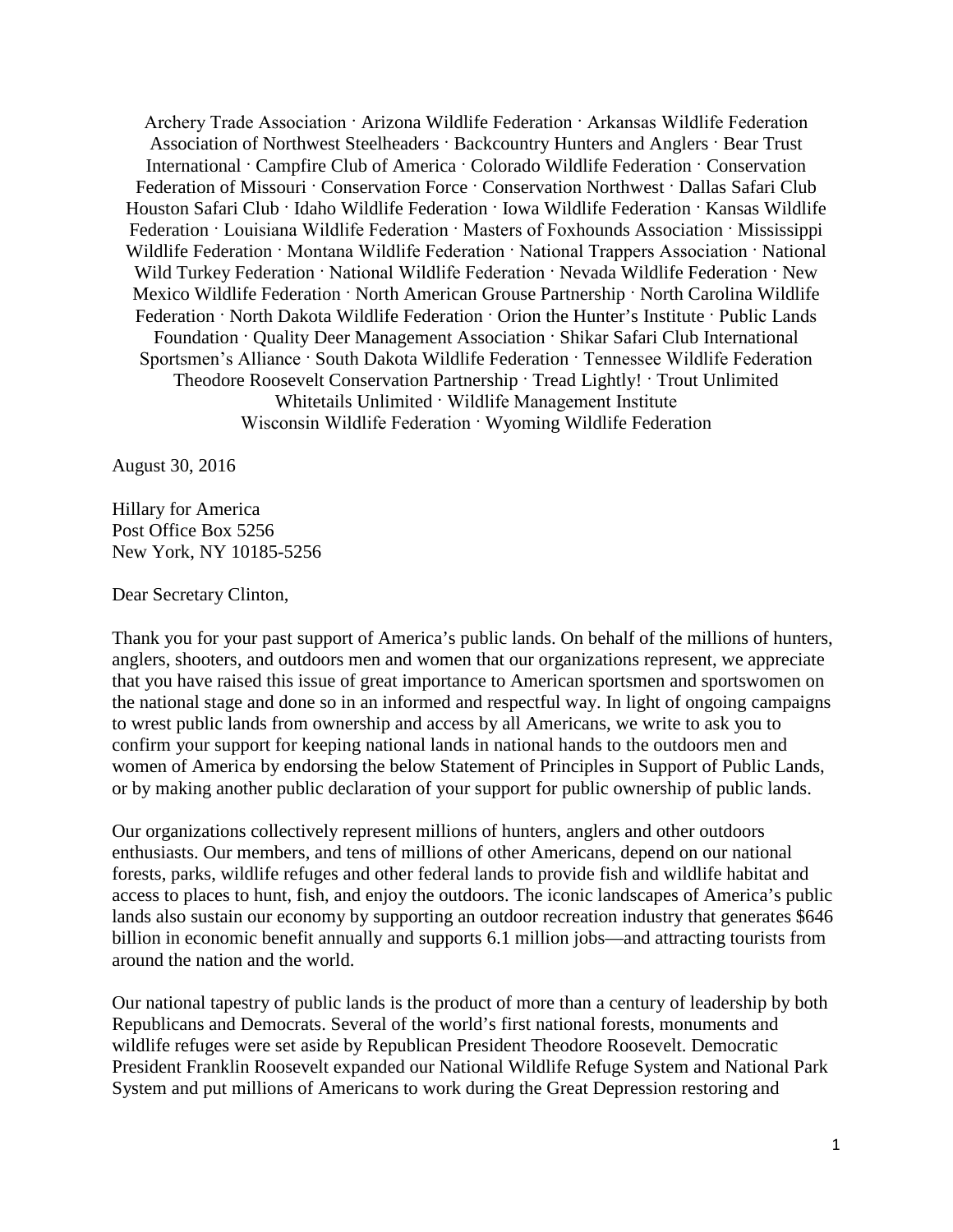maintaining public lands. Over the years, presidents of both parties worked with bipartisan leaders in Congress to craft the laws that govern the U.S. Forest Service, National Park Service, National Wildlife Refuge System, National Wilderness Preservation System, and the Bureau of Land Management.

America's public lands provide important value for all Americans, whether they live in rural or urban areas. These benefits include improving air and water quality, sustaining local water supplies, producing timber, providing grass for grazing, bolstering local tourism economies, enhancing agricultural production through pollination, and supporting a wide range of fish and wildlife and biodiversity.

America's hunters and anglers have a special interest in our public lands. Some of our most treasured big game animals depend on the secure habitat and migration corridors that are provided by public land. Many sportfish species depend on cool, clean waters that originate on public lands. National public lands also provide free access for tens of millions of Americans to hunt and fish every year. These lands sustain our hunting and fishing heritage and fill our freezers. While all of America owns these lands, their wise stewardship is of particularly vital concern to us.

Managing hundreds of millions of acres of national land for the benefit of all Americans requires a careful balancing of many different uses. It is also essential to ensure that current activities do not impair the ability of future generations to benefit from our public lands. There are no easy answers, but the value of public lands to the American people makes finding common-sense solutions worth the effort.

Your 2016 Presidential campaign presents an opportunity to explain to the American people how you will maintain our public lands for future generations. We hope that you will confirm your support for America's public lands by endorsing the following principles and communicating that endorsement to the public.

## *Statement of Principles Supporting Public Lands:*

I support keeping public lands in public hands, and therefore will oppose large scale efforts to sell or transfer ownership or management of lands managed by the U.S. Forest Service, National Park Service, U.S. Fish and Wildlife Service or Bureau of Land Management to state or local governments or private interests, with the exception of individual parcels identified through appropriate public processes.

I agree that wholesale transfer or sale of national public lands to state and private interests will deprive current and future generations of Americans of lands and resources that we enjoy today and rob us forever of a defining feature of our shared national identity.

Thank you for considering this request. You can reach us through Collin O'Mara with the National Wildlife Federation at 703-438-6046 or Collin@nwf.org.